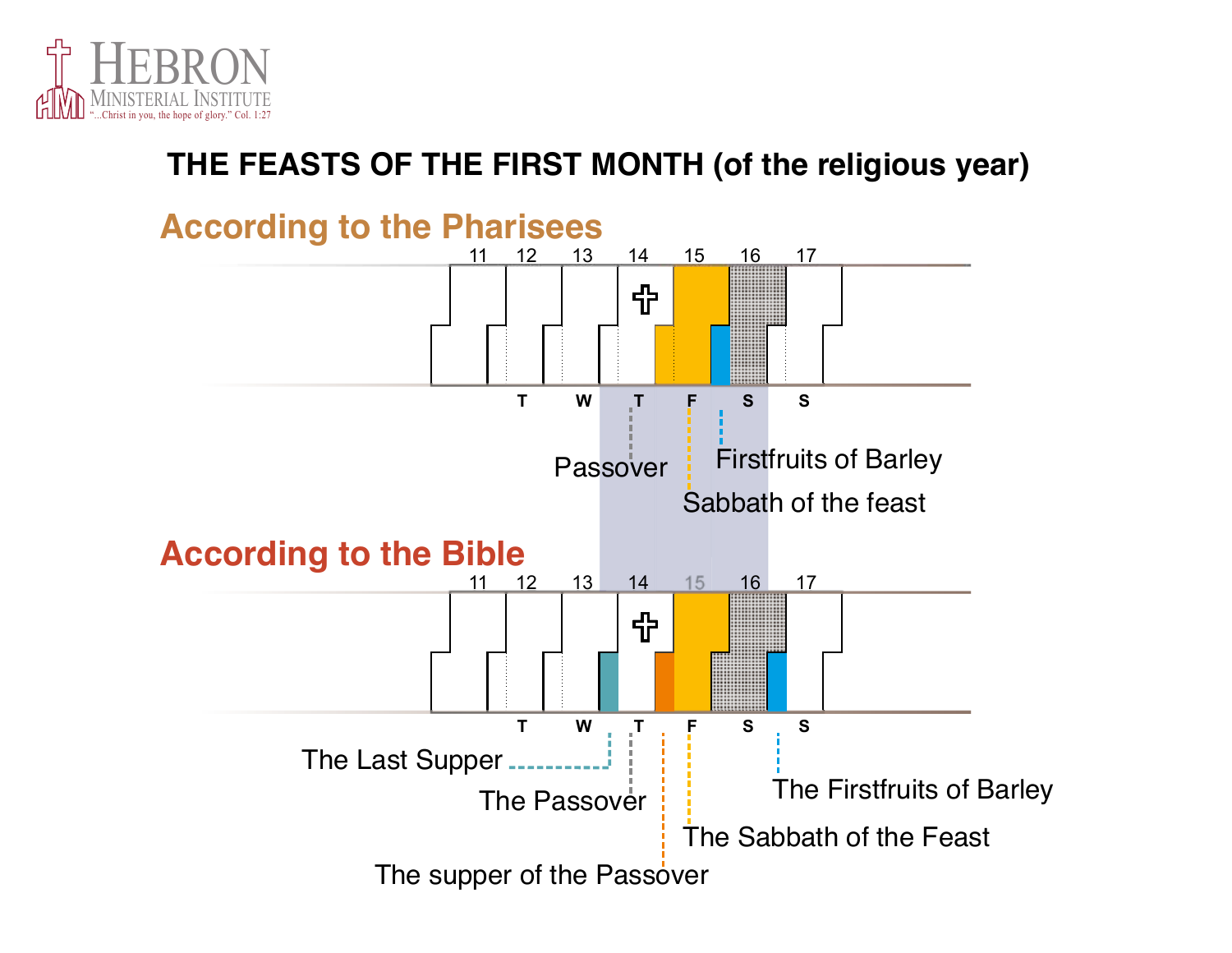

# **BIBLICAL YEARS**

#### **(The Roman Year)**





**(January)** Beginning of the Roman Year



**(March / April)** Beginning of the Year of Exodus



**(September / October)** Beginning of the Year of Creation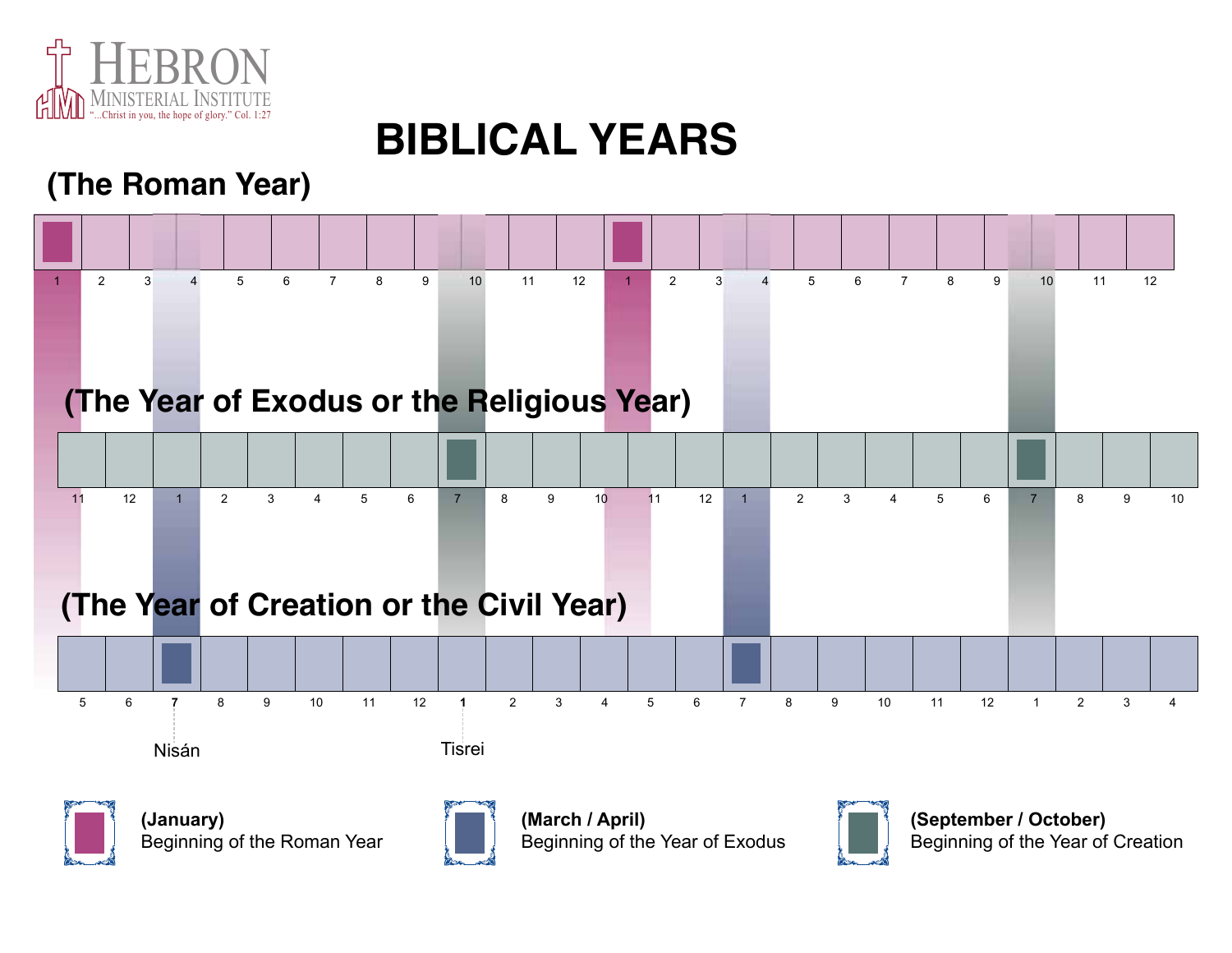

### **FEASTS AT THE BEGINNING OF THE YEAR (RELIGIOUS YEAR)**